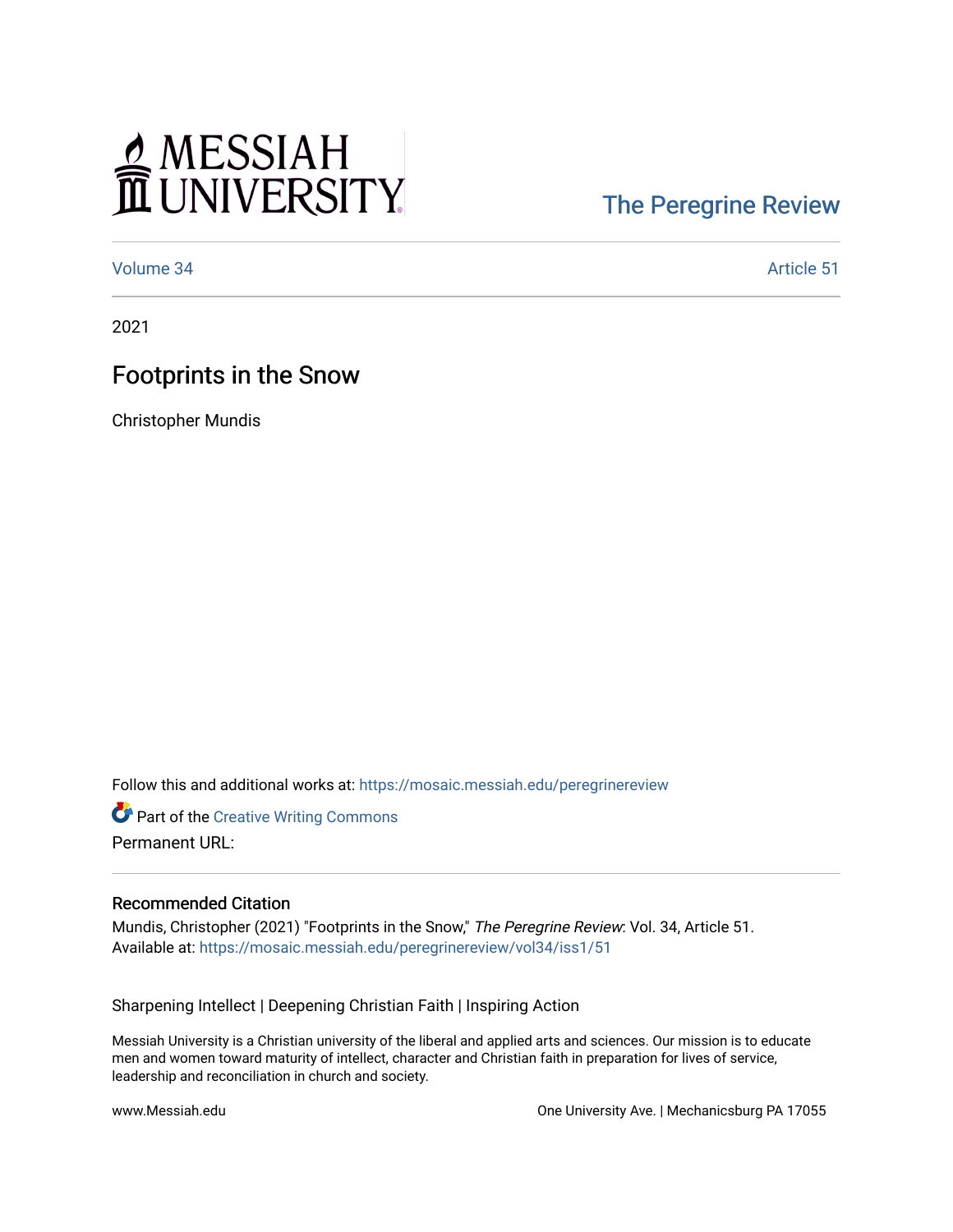#### Footprints in the Snow

Christopher Mundis

I walked through a forest as snow fell gently. Each branch was robed in white. The ground was cloaked with its frozen frosting. The once drab browns of tree bark were now beautified by contrast with the unblemished white snow. The road ahead of me was immaculate as the sculptor 's marble, but when I look back, I see my footprints have marred its pristine surface. What am I to do now that I have disturbed the beauty which cannot be unmarred? I could try to smooth it over , to fill the void my foot has left, but the mark would still be there. As I pondered this problem, I saw a bird, a cardinal, red as a rose against the snow , looking for seed on the ground and leaving his own footprints. Where the snow was once blank, like paper waiting to be written upon, now there is a pattern: a web, a dance, a mark saying, Look, I was here. If his footprints